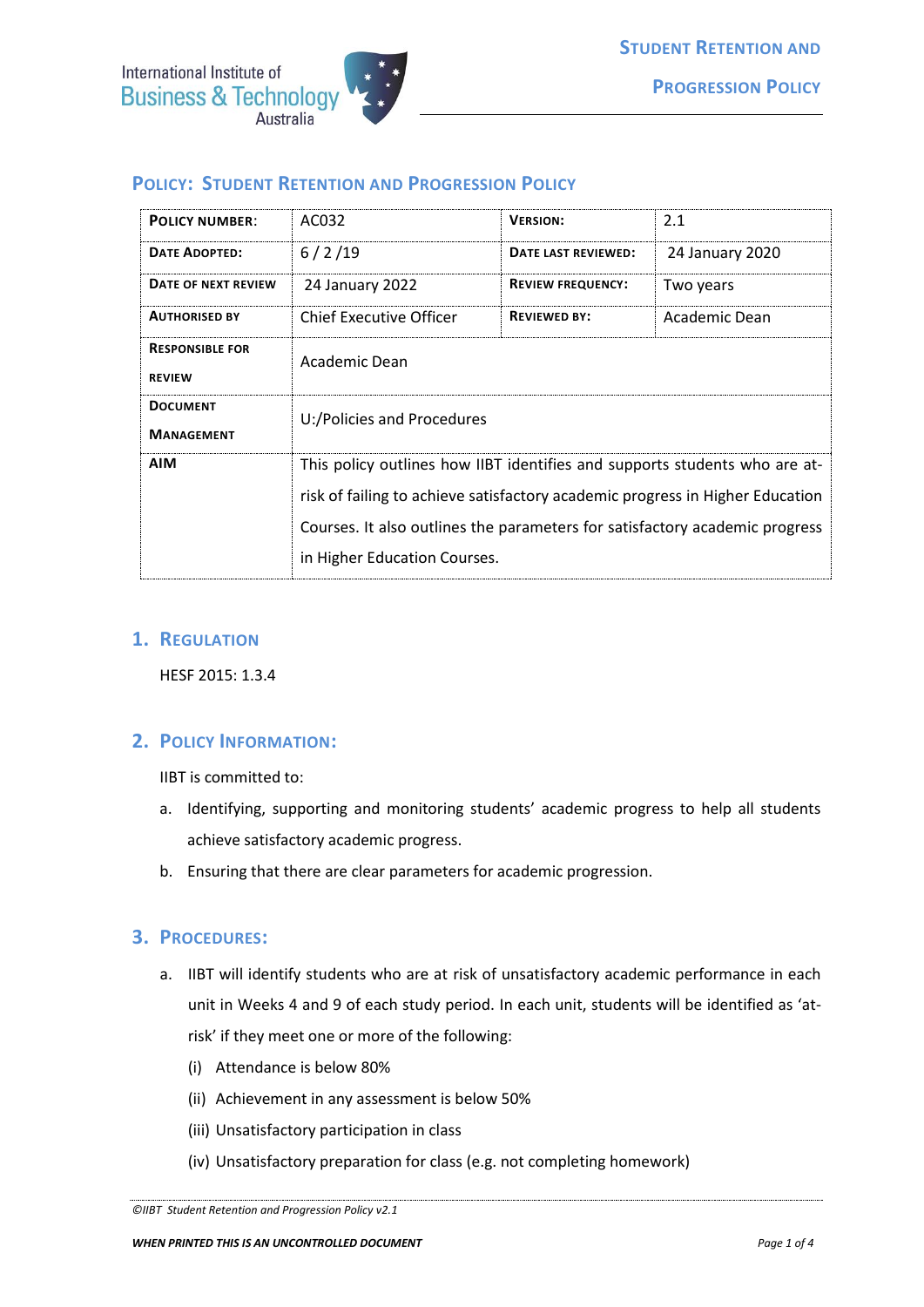- b. IIBT will implement individualised support/intervention strategies for students identified as at-risk. Support/intervention strategies will consist of a combination of the following:
	- (i) Interviews with students to:
		- Determine causes of a low attendance/unsatisfactory academic performance
		- Reemphasise their study commitment requirements for each unit
	- (ii) Refer students to relevant support services to assist with personal issues
	- (iii) Refer students to receive further support from Academic Teachers, including additional individualised study programs
	- (iv) Reduce students' study loads (this is considered a final option)

*Students' mitigating circumstances (e.g., extended sick leave) will be acknowledged when developing the individualised support/intervention strategies.*

- c. Indicators of unsatisfactory academic progress at IIBT include:
	- (i) Failing 50% or more of units in any study period. Students who fall within this category will be classified as high-risk for the next study period, and will have an individualised support/intervention strategy applied to them from the beginning of the next study period in which they are enrolled.
	- (ii) Failing 50% or more of units across more than one study period. Students who fall within this category are at risk of termination from their course.
- d. A student who has been terminated from their course can be considered for re-admission to the same course if they are able to supply evidence of their commitment to deal with the issues that affected their academic performance.
- e. A supplementary assessment will be offered to a student who has achieved a mark of **45%– 47%** in a unit, where the Academic Management team, in accordance with the guidelines below, decides that a further opportunity to demonstrate achievement of the unit's Learning Outcomes is warranted:
	- (i) They have met a significant proportion of the Learning Outcomes for the unit and passed at least one assessment item, such that a further opportunity to demonstrate that they can achieve a pass in their area of weakness would allow them to progress OR

*<sup>©</sup>IIBT Student Retention and Progression Policy v2.1*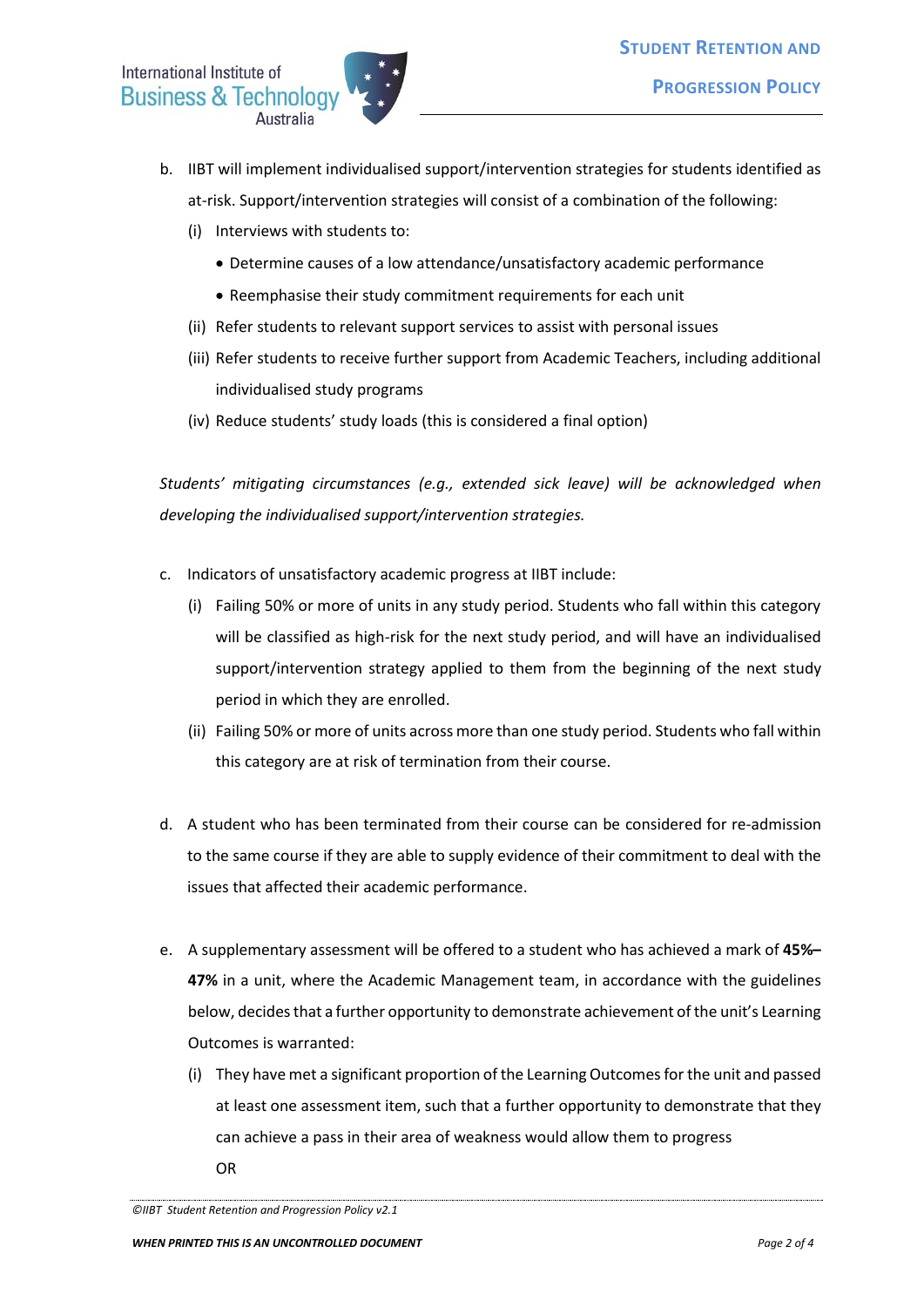

(ii) Their final result was a consequence of failure in a single item of assessment, especially where that item is weighted heavily (e.g., they pass continuous assessment items but fail the exam).

## *OTHER CONSIDERATIONS WHEN e(i) AND e(ii) ARE INCONCLUSIVE*

- (iii) Where the student has demonstrated a commitment to the unit, e.g., by attending classes regularly or consistently engaging with the unit, and by submitting assignments on time.
- (iv) Where their performance in this unit is at odds with their previous academic record, and/or the Academic Management team is aware of reasonsthat may explain their poor performance.
- (v) Where the unit is the last unit the student needs to complete in order to meet the requirements of their course.
- f. Students will not be offered a supplementary exam if:
	- (i) They have met an insufficient proportion of the Learning Outcomes for the unit; or marginally failed most or all assessment items; or have failed a significant piece of assessment that has Learning Outcomes necessary to the student's achievement of the Learning Outcomes in subsequent units.
	- (ii) They did not engage with the unit and/or failed to submit multiple items of assessment.
- g. In permitting supplementary exams, the Academic Management team will exercise discretion such that:
	- (i) Students under similar circumstances are treated similarly (i.e., that there is no extraneous bias).
	- (ii) The decision reached is based solely on the student's demonstrated achievement of the unit Learning Outcomes (as reflected in their assessment), and not on grounds related to the academic's preference or circumstances.
- h. Students will be permitted to re-enrol in a failed unit up to a **maximum of three times**. Students who fail a unit three times will not be permitted to re-enrol in the unit, which will result in their termination from their course.
- i. Item 8 can be waived at the discretion of the Academic Management team:

*<sup>©</sup>IIBT Student Retention and Progression Policy v2.1*